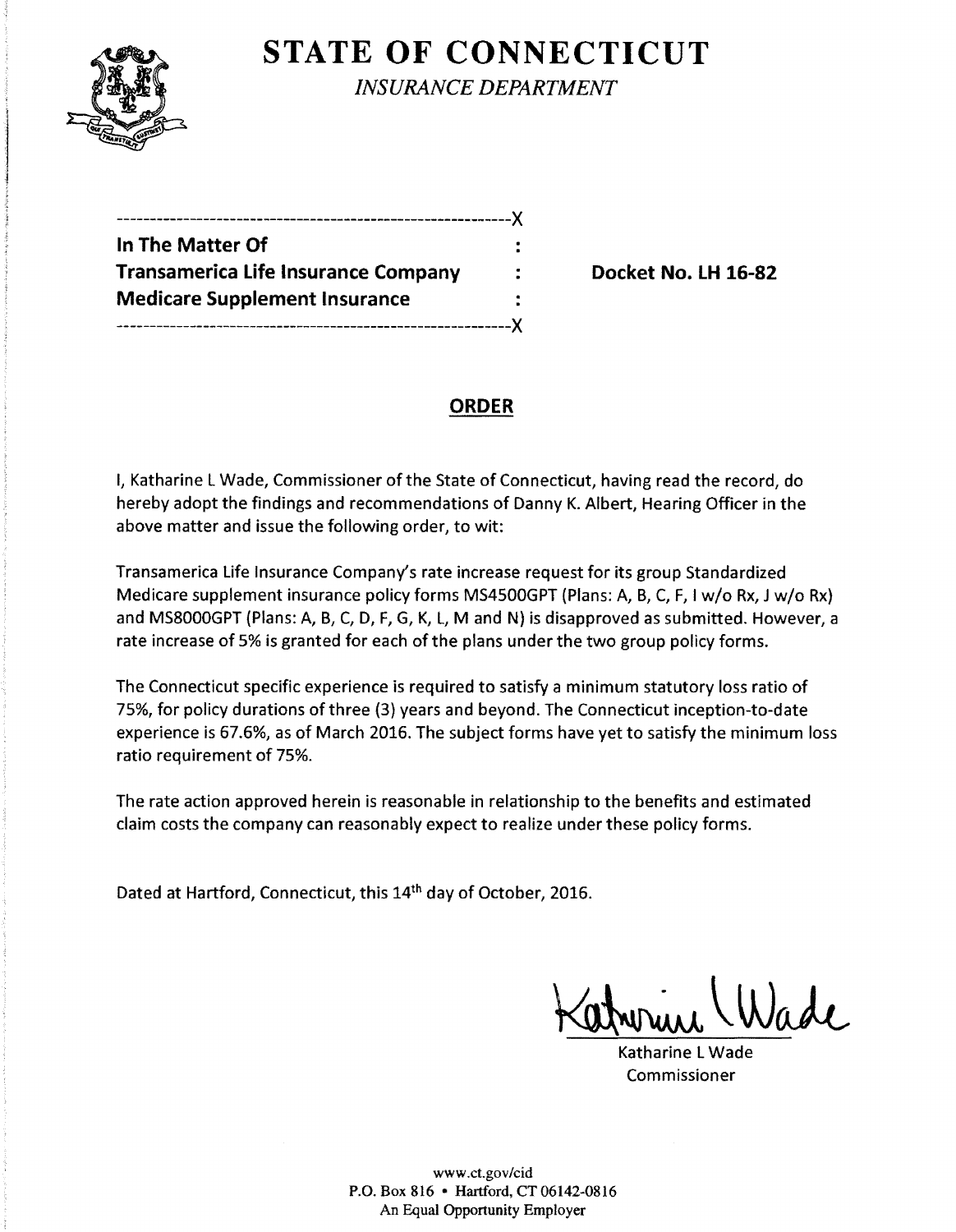

# **STATE OF CONNECTICUT**

*INSURANCE DEPARTMENT* 

| ---------------------------------X   |            |
|--------------------------------------|------------|
| In The Matter Of                     |            |
| Transamerica Life Insurance Company  | $\sim$ 200 |
| <b>Medicare Supplement Insurance</b> |            |
|                                      |            |
|                                      |            |

Docket No. LH 16-82

## PROPOSED FINAL DECISION

## 1. INTRODUCTION

The Insurance Commissioner of the State of Connecticut is empowered to review rates charged for individual and group Medicare supplement policies sold to any resident of this State who is eligible for Medicare. The source for this regulatory authority is contained in Chapter 700c and Section 38a-495a of the Connecticut General Statutes.

After due notice, a hearing was held at the Insurance Department in Hartford, CT on Thursday, September 29, 2016, to consider whether or not the rate increase requested by Transamerica Life Insurance Company on its group Standardized Medicare supplement insurance business should be approved.

No members from the general public attended the hearing.

No company representatives from Transamerica Life Insurance Company attended the hearing.

The hearing was conducted in accordance with the requirements of Section 38a-474, Connecticut General Statutes, the Uniform Administrative Procedures Act, Chapter 54 of Section 38a-8-1 et seq. of the Regulations of Connecticut State Agencies.

A Medicare supplement policy is a private health insurance policy sold on an individual or group basis, which provides benefits that are additional to the benefits provided by Medicare. For many years Medicare supplement policies have been highly regulated under both state and federal law to protect the interests of persons eligible for Medicare who depend on these policies to provide additional coverage for the costs of health care.

Effective December 1, 2005, Connecticut amended its program of standardized Medicare supplement policies in accordance with Section 38a-496a of the Connecticut General Statutes, and Sections 38a-495al through 38a-495a-21 of the Regulations of Connecticut Agencies. This program, which conforms to federal requirements, provides a "core" package of benefits known as Plan A. Insurers may also offer any one or more of eleven other plans (Plans B through N).

Effective January 1, 2006, in accordance with Section 38a-495c ofthe Connecticut General Statutes (as amended by Public Act 05-20) premiums for all Medicare supplement policies in the state must use community rating. Rates for Plans A through N must be computed without regard to age, gender, previous claims history or the medical condition of any person covered by a Medicare supplement policy or certificate.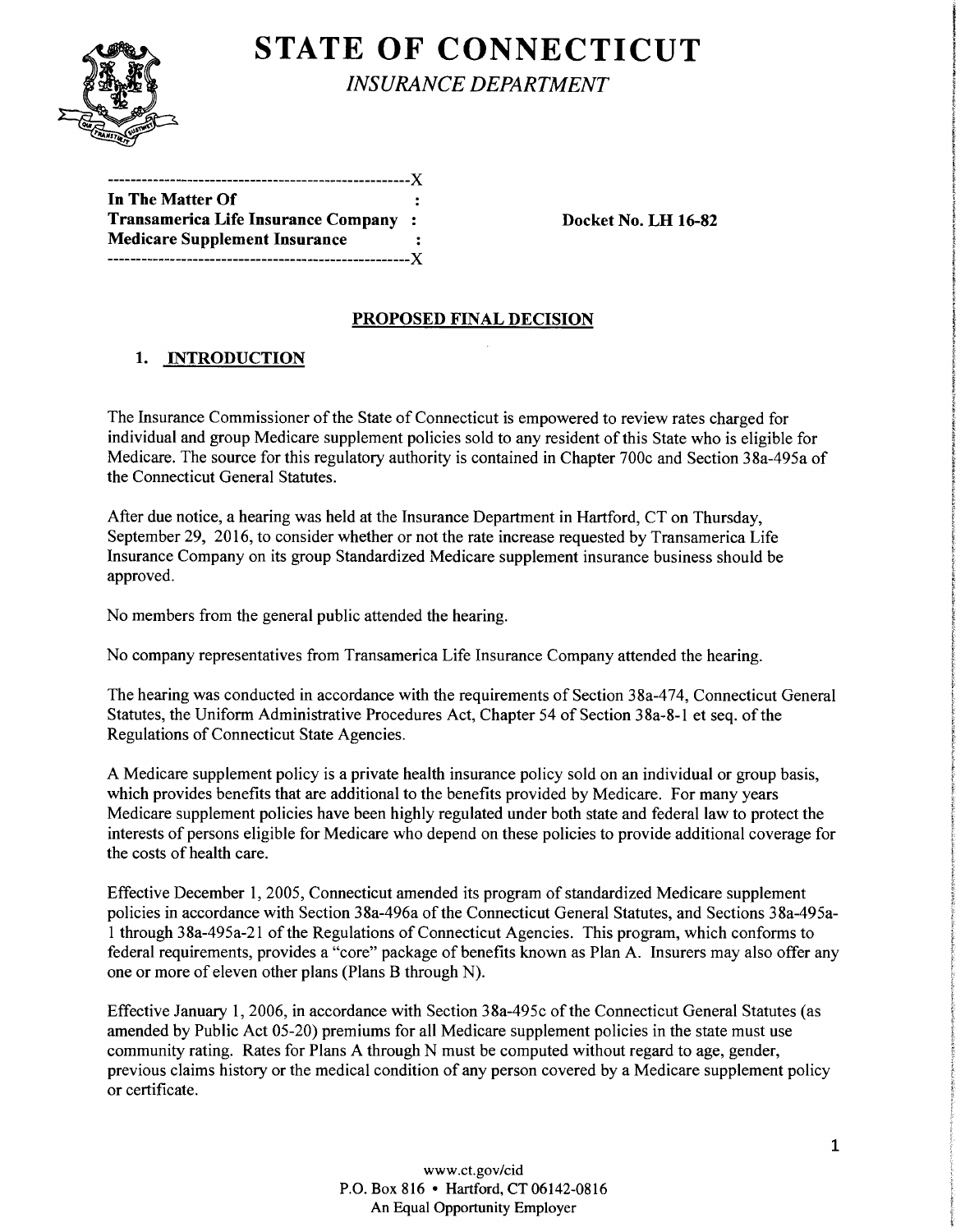The statute provides that coverage under Plans A through N may not be denied on the basis of age, gender, previous claims history or the medical condition of any covered person. Insurers may exclude benefits for losses incurred within six months from the effective date of coverage based on a pre-existing condition.

Effective October 1, 1998, carriers that offer Plan B or Plan C must make these plans as well as Plan A, available to all persons eligible for Medicare by reason of disability.

Insurers must also make the necessary arrangements to receive notice of all claims paid by Medicare for their insureds so that supplement benefits can be computed and paid without requiring insureds to file claim forms for such benefits. This process of direct notice and automatic claims payment is commonly referred to as "piggybacking" or "crossover".

Sections 38a-495 and 38a-522 of the Connecticut General Statutes, and Section 38a-495a-10 of the Regulations of Connecticut Agencies, state that individual and group Medicare supplement policies must have anticipated loss ratios of 65% and 75%, respectively. Under Sections 38a-495-7 and 38a-495a-10 of the Regulations of Connecticut Agencies, filings for rate increases must demonstrate that actual and expected losses in relation to premiums meet these standards, and anticipated loss ratios for the entire future period for which the requested premiums are calculated to provide coverage must be expected to equal or exceed the appropriate loss ratio standard.

Section 38a-473 of the Connecticut General Statutes provides that no insurer may incorporate in its rates for Medicare supplement policies factors for expenses that exceed 150% of the average expense ratio for that insurer's entire written premium for all lines of health insurance for the previous calendar year.

#### II. **FINDING OF FACT**

After reviewing the exhibits entered into the record of this proceeding, and utilizing the experience, technical competence and specialized knowledge of the Insurance Department, the undersigned makes the following findings of fact:

1. Transamerica Life Insurance Company has requested the following rate increases on its group standardized Medicare supplement policy forms MS4500GPT-(A-J).CT and MS8000GPT  $(A - N)$ :

|              | Proposed      |
|--------------|---------------|
| Plan         | Rate Increase |
| А            | 15.0%         |
| В            | 15.0%         |
| C            | 15.0%         |
| D            | 15.0%         |
| F            | 15.0%         |
| G            | 15.0%         |
|              | 15.0%         |
| $\mathbf{I}$ | 15.0%         |
| ĸ            | 15.0%         |